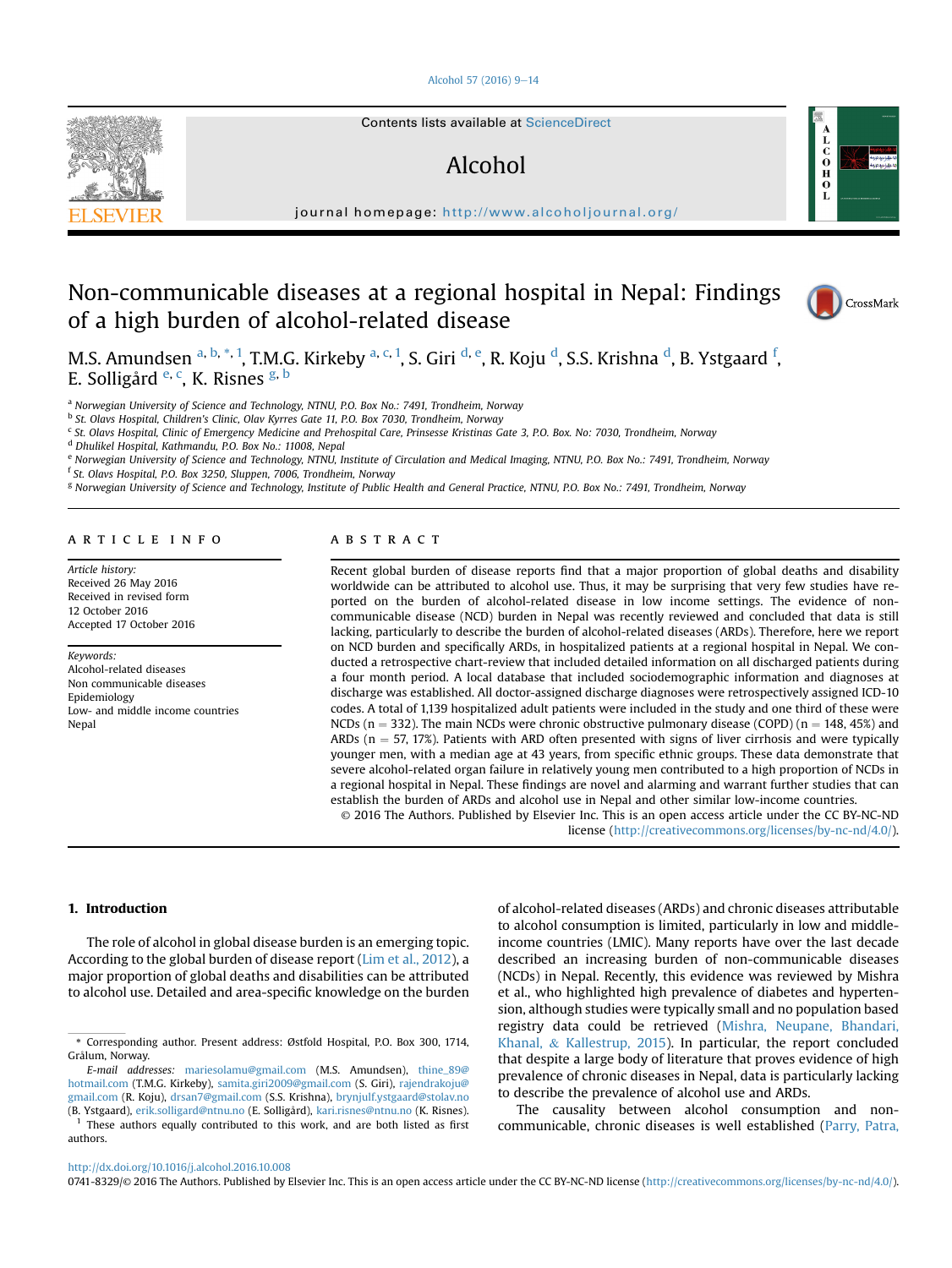& [Rehm, 2011; Shield, Parry,](#page-4-0) & [Rehm, 2014\)](#page-4-0) and calls for evidencebased strategies to reduce harmful use of alcohol. Chronic diseases and conditions that are particularly attributable to alcohol consumptions are cardiovascular diseases, liver diseases, pancreatitis and diabetes [\(Parry et al., 2011; Shield et al., 2014](#page-4-0)). High prevalence of alcohol abuse also leads to social problems like crime, antisocial behavior and inefficiency in the workforce that, in turn, is highly unfavorable for affected communities. It is therefore surprising that very few studies have reported the burden of ARDs in relation to NCDs and other conditions in low income settings.

To describe disease burden of chronic non-communicable diseases and specifically alcohol-related diseases, we conducted a retrospective chart-review in a regional hospital in Nepal.

#### 2. Materials and methods

#### 2.1. Study design

Nepal has only 0.67 doctors and nurses per 1000 population, which is significantly less than the World Health Organization's recommendation of 2.3 doctors, nurses, and midwives per 1000 population [\(\(MoHP\), 2013\)](#page-4-0). Only 61.8% of the Nepalese households have access to health facilities within 30 min travel distance, this with significant urban (85.9%) and rural (59%) discrepancy ([Statistics, 2011](#page-5-0)). After the Government introduced a Health Policy encouraging the private sector to invest in educating health workers and providing quality health services, several private health institutions have been founded. The private sector grew from a total share of 23% in 1995 to 78% in 2008 ([Ministry of Health](#page-4-0) [and Population, 2010\)](#page-4-0). In 2008 there were 96 public hospitals and 147 private hospitals registered in Nepal ([Ministry of Health and](#page-4-0) [Population, 2010](#page-4-0)).

We conducted a retrospective observational study of all hospital charts from patients discharged from Dhulikhel Hospital (DH) in the period of 15th of September 2013 to 15th of January 2014. DH is a tertiary level university hospital, located in the center of the Kavre district in central Nepal, about 1 h by car from the capital Kathmandu. It is an independent, non-governmental university hospital that covers the population of approximately 1.9 million people from both rural districts (mainly Kavre, Sindupalchowk, Dolakha, Sinduli, Ramechhep), which mostly are mountainous hard to reach areas, and urban areas in the Kathmandu valley. The hospital is a non-profit supplement to government services for both primary care and hospital care (general surgery, traumatology/orthopedics, gynecology, obstetrics, pediatrics, ENT and internal medicine). The hospital is guided by social equity so all the social groups may approach the hospital directly without appointment or referral. DH runs special provision of charity to those who cannot afford treatment. In addition, DH runs 19 outreach centers offering primary health care services to people in rural areas. The hospital also provides regular outpatient (OP) services through its general, -and specialized OP clinics. Included in the present study are only patients that were admitted to hospital for inpatient diagnostics and treatment.

#### 2.2. Data collection

Data was abstracted retrospectively from hospital records. Discharge information included age, sex, address, ethnicity and final diagnose(s) at discharge. Discharge diagnoses were assigned and written in English by the responsible doctors before discharge. Retrospectively, for the purpose of this study, we transformed the diagnoses into appropriate international classifications of disease (ICD) 10 codes in collaboration with local doctors.

#### 2.3. Outcome variables

First, all diagnoses were categorized into broad categories: obstetric cases, pediatric cases (<16 years of age), traumas, NCDs, infections, surgical cases or other diseases. The NCDs were further organized into six categories: chronic obstructive pulmonary diseases (COPD), cardiovascular diseases (CVDs), alcohol-related diseases (ARDs), diabetes, cancer and multiple NCDs (patients with more than one of the NCD categories). The diagnosis of ARD included patients with acute alcohol intoxication or a history of alcohol abuse (F10-F19) and related complications, typically alcoholic hepatitis and liver cirrhosis (K70), esophageal varices (I85) and alcohol-induced acute pancreatitis (K85.2). Many patients with a history of alcohol abuse, were diagnosed with hepatic encephalopathy, coded as "degeneration of nervous system due to alcohol" (G31.2). Procedure for diagnosis of alcoholic liver disease included blood samples for liver functioning, exclusion of infectious hepatitis, and, for most patients, abdominal ultrasound. Liver biopsy was never performed.

#### 2.4. Demographic variables

We identified four different categories for ethnic groups for this study: Brahmin and Chhetri, Janajatis, Dalit and others/unknown based on the census from 2011. The living environment was based on the detailed patients' addresses and categorized to either "urban" or "rural" by local research assistants with detailed knowledge of the area.

#### 2.5. Data analysis

Descriptive statistics were provided, and the association between the variables age, sex, ethnicity and place (urban/rural) with the disease categories within the patient population, was assessed by univariate logistic regression and presented as odds ratios (ORs) with 95% Confidence Intervals (CIs). Analyses were performed in SPSS 21.0 and STATA 13.

## 2.6. Ethics

The study was approved by ethical committees both in Nepal and in Norway: the Institutional Review Committee of Kathmandu University School of Medical Sciences, Dhulikhel Hospital, IRC-KUSMS, (approval number 58/13) and the Regional committee for Medical and Health Research Ethics (REK) South East Norway (approval number 2014/1246). One of REKs Ethical Guidelines is the Helsinki Declaration, and this study is in compliance with those principles.

#### 3. Results

A total of 3,954 patients were admitted to Dhulikhel Hospital during the study period. We excluded pediatric cases (501), obstetric cases (1,332) and trauma cases (489) from the current analyses. Thus, we included 1,139 adult non-obstetric and nontraumatic hospitalized cases in the analyses [\(Table 1\)](#page-2-0). Nearly one third of these patients had a NCD main diagnosis ( $n = 332$ ). Nearly half of patients hospitalized for a NCD suffered from COPD,  $n = 148$ (45%) [\(Table 2](#page-2-0)). Nearly one in five NCD hospitalizations were caused by ARDs ( $n = 57$ , 17% of NCDs). More than 80% of the ARD patients presented with severe complications of alcohol use including esophageal varices, acute pancreatitis, ascites, cirrhosis and alcoholic encephalopathy. Patients with ARDs were typically young men (median age 43 years, 75% men) and they were more likely to be from specific ethnic groups: the OR for the Janajati group was 2.3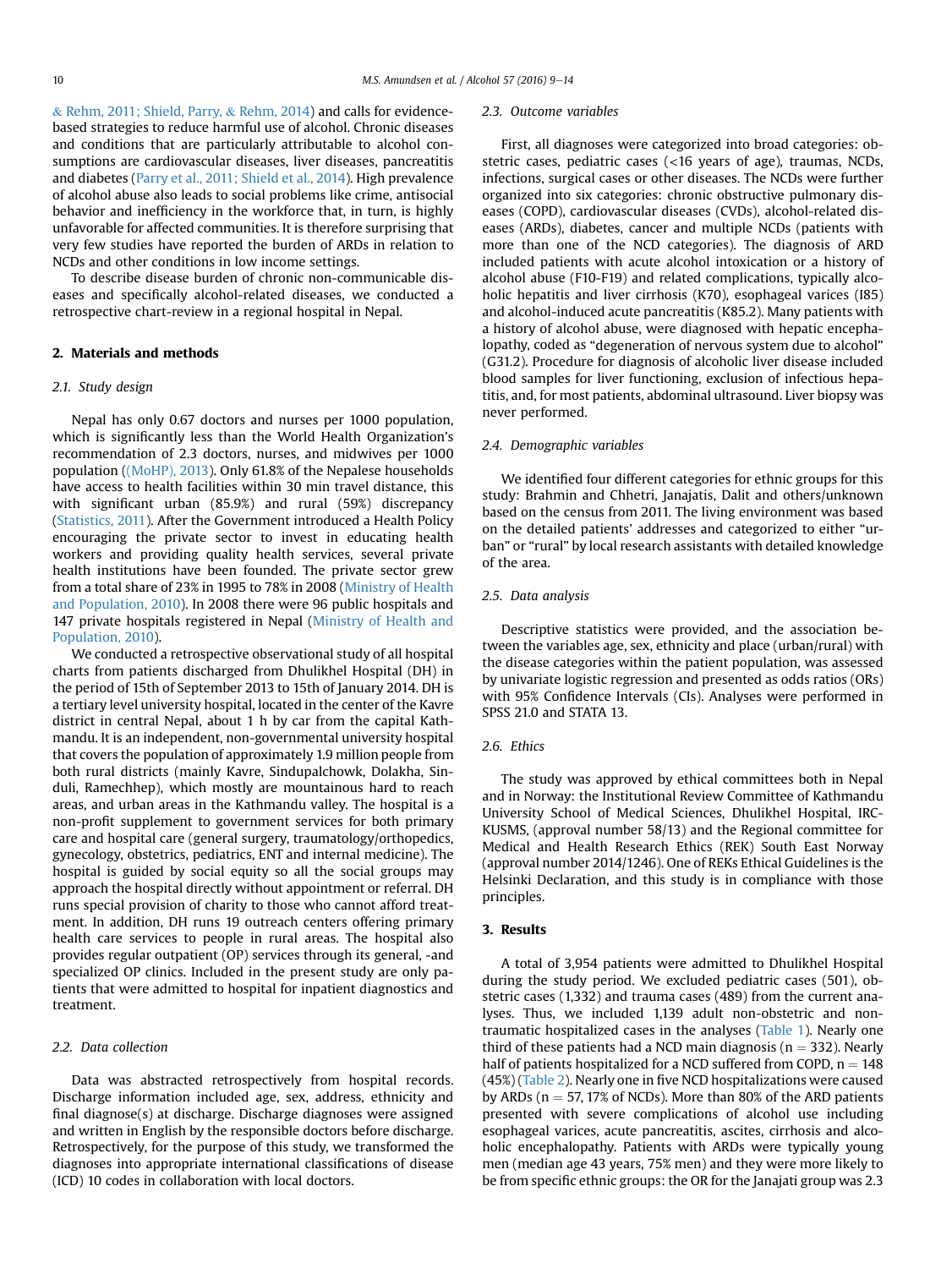#### <span id="page-2-0"></span>Table 1

Distribution and characteristics of adult-patients included in the study.

|                              | Adult hospitalized patients | NCD <sup>a</sup> | OR <sup>b</sup> 95% CI <sup>c</sup> | Infections  | OR 95% CI      | Other adult diseases (number, %) | OR 95%CI       |
|------------------------------|-----------------------------|------------------|-------------------------------------|-------------|----------------|----------------------------------|----------------|
| Total/n, (%) of all patients | 1,139                       | 332 (29)         |                                     | 200(18)     |                | 607 (53)                         |                |
| Age (y), median (IQR $d$ )   | $47(32-62)$                 | $58(48 - 70)$    |                                     | $42(28-57)$ |                | $43(29 - 56)$                    |                |
| Sex, n (%)                   |                             |                  |                                     |             |                |                                  |                |
| Male                         | 525 (46)                    | 164(49)          | Ref <sup>e</sup>                    | 84 (42)     | Ref.           | 277 (46)                         | Ref.           |
| Female                       | 614 (54)                    | 168 (51)         | $0.8(0.6-1.0)$                      | 116 (58)    | $1.0(0.8-1.3)$ | 330(54)                          | $1.0(0.8-1.3)$ |
| Living environment, n (%)    |                             |                  |                                     |             |                |                                  |                |
| Urban                        | 609 (53)                    | 177 (53)         | Ref.                                | 93 (46)     | Ref.           | 339 (56)                         | Ref.           |
| Village                      | 530 (47)                    | 155 (47)         | $1.0(0.8-1.3)$                      | 107(54)     | $1.4(1.0-1.9)$ | 268 (44)                         | $0.8(0.6-1.0)$ |
| Ethnicity $n$ $(\%)$         |                             |                  |                                     |             |                |                                  |                |
| Brahmin/Chhetri              | 465(41)                     | 138 (41)         | Ref.                                | 91(45)      | Ref.           | 236 (39)                         | Ref.           |
| Janajatis                    | 546 (48)                    | 162 (49)         | $1.0(0.8-1.3)$                      | 91(46)      | $0.8(0.6-1.1)$ | 293 (48)                         | $1.1(0.9-1.4)$ |
| Dalit                        | 68 (6)                      | 20(6)            | $1.0(0.6-1.7)$                      | 14(7)       | $1.1(0.6-2.0)$ | 34(6)                            | $1.0(0.6-1.6)$ |
| Others                       | 60(5)                       | 12(4)            | $0.6(0.3-1.1)$                      | 4(2)        | $0.3(0.1-0.8)$ | 44 (7)                           | $2.7(1.7-4.9)$ |

<sup>a</sup> NCD: Non-communicable diseases.

<sup>b</sup> OR: Odds Ratio.

CI: Confidence Intervals.

<sup>d</sup> IQR: Interquartile range.

<sup>e</sup> Ref.: Reference.

(95% CI 1.2 $-4.3$ ) and the corresponding OR for the Dalit group was 2.6 (95% CI 0.9–7.3), compared to the reference group of Brahmin/ Chettri. Living environment (urban or rural) was not associated with ARD in these hospitalized patients. In our study, men and women were equally represented in the adult hospitalized population (obstetric and trauma cases not included) (Table 1). We found no association between sex and the specific NCD categories except for a strong association between sex and ARD: the OR for ARD was 0.30 (95%CI 0,1-0,5) for women compared to men (Table 2). The third most common NCD was CVD ( $n = 52$ , 16% of NCDs).

#### 4. Discussion

We found a high prevalence of alcohol-related diseases in hospitalized adults in this regional hospital in Nepal. Patients with ARDs often presented with clinical signs of liver cirrhosis and were typically younger men, with a median age at 43 years, from specific ethnic groups.

# Global data on burden of disease and disability show that alcohol use is emerging as a major cause of ill health, and alcohol use attributed to an estimated 2,7 million deaths in 2010 [\(Lim et al.,](#page-4-0) [2012\)](#page-4-0). Thus, it might be surprising that global burden of ARDs has received relatively limited attention ([Rajendram, Lewison,](#page-4-0) & [Preedy, 2006](#page-4-0)). In fact, while the burden of alcohol diseases has increased from 1992 to 2003, the proportion of alcohol-related research has declined, now constituting <0,7% of all biomedical research literature ([Rajendram et al., 2006\)](#page-4-0). Of this research, 92% originate from industrialized countries, even if low- and middle income countries suffer from 82% of the global disease burden ([Rajendram et al., 2006\)](#page-4-0).

ARDs are both resource demanding and potentially very serious. Severe acute alcoholic hepatitis is associated with a mortality of up to 50%, and patients with advanced cirrhosis typically have a median survival of  $1-2$  years [\(Bruha, Dvorak,](#page-4-0) & [Petrtyl, 2012\)](#page-4-0). In our study, over 50% of the patients with alcoholic liver disease had several complications, like esophageal varices, ascites, portal

#### Table 2

Distribution and characteristics of patients with non-communicable diseases (NCDs).

|                                  | COPD <sup>a</sup> |                                     | CVD <sup>b</sup> |                          | Cancer      |                        | <b>Diabetes</b> |                        | ARD <sup>c</sup> |                        | Multiple NCDs <sup>d</sup> |                       |
|----------------------------------|-------------------|-------------------------------------|------------------|--------------------------|-------------|------------------------|-----------------|------------------------|------------------|------------------------|----------------------------|-----------------------|
|                                  | n(%)              | OR <sup>e</sup><br>$(95\% \, CI^f)$ | n(%)             | <b>OR</b><br>(95% CI)    | $n(\%)$     | <b>OR</b><br>(95% CI)  | $n(\%)$         | <b>OR</b><br>(95% CI)  | $n(\%)$          | <b>OR</b><br>(95% CI)  | n(%)                       | <b>OR</b><br>(95% CI) |
| Total n, and $(\%)$ of NCD $148$ |                   |                                     | 52               |                          | 17          |                        | 14              |                        | 57               |                        | 44                         |                       |
|                                  | (45)              |                                     | (16)             |                          | (5)         |                        | (4)             |                        | (17)             |                        | (13)                       |                       |
| Age, median, (IQR <sup>g</sup> ) | 64                |                                     | 60               |                          | 58          |                        | 48              |                        | 43               |                        | 58                         |                       |
|                                  | $(58 - 74)$       |                                     | $(50 - 72)$      |                          | $(45 - 68)$ |                        | $(39 - 55)$     |                        | $(35 - 51)$      |                        | $(49 - 70)$                |                       |
| <b>Sex</b>                       |                   |                                     |                  |                          |             |                        |                 |                        |                  |                        |                            |                       |
| Male                             | 60(40)            | Ref.                                | 22(42)           | Ref.                     | 7(41)       | Ref.                   | 8(57)           | Ref.                   | 43 (75)          | Ref.                   | 24(55)                     | Ref.                  |
| Female                           | 88 (60)           | $1.3(0.9-1.8)$                      | 30(58)           | $1.2(0.7-2.1)$           | 10(59)      | $1.2(0.5-3.2)$         | 6(43)           | $0.6(0.2-1.8)$ 14 (25) |                  | $0.3(0.1-0.5)$         | 20(45)                     | $0.7(0.4-1.3)$        |
| Living environment               |                   |                                     |                  |                          |             |                        |                 |                        |                  |                        |                            |                       |
| Urban                            | 75 (51)           | Ref.                                | 31(60)           | Ref.                     | 11(65)      | Ref.                   | 8(57)           | Ref.                   | 27(47)           | Ref.                   | 25(57)                     | Ref.                  |
| Village                          | 73 (49)           | $1.1(0.8-1.6)$                      | 21(40)           | $0.8(0.4-1.4)$           | 6(35)       | $0.6(0.2-1.7)$         | 6(43)           | $0.9(0.3-2.5)$         | 30(53)           | $1.3(0.8-2.2)$         | 19(43)                     | $0.9(0.5-1.6)$        |
| Ethnicity                        |                   |                                     |                  |                          |             |                        |                 |                        |                  |                        |                            |                       |
| Brahmin/Chhetri                  | 76 (51)           | Ref.                                | 20(38)           | Ref.                     | 4(23)       | Ref.                   | 4(29)           | Ref.                   | 14(25)           | Ref.                   | 20(45)                     | Ref.                  |
| Janajatis                        | 58 (39)           | $0.6(0.4-0.9)$ 28 (54)              |                  | $1.2(0.7-2.2)$           | 9(53)       | $1.9(0.5-6.3)$ 10 (71) |                 | $2.2(0.7-6.9)$         | 36(63)           | $2.3(1.2-4.3)$ 21 (48) |                            | $0.9(0.5-1.7)$        |
| Dalit                            | 9(6)              | $0.8(0.4-1.6)3(6)$                  |                  | $1.0(0.3 - 3.6)$         | 1(6)        | $1.7(0.2 - 15.6)$ 0    |                 |                        | 5(9)             | $2.6(0.9-7.3)$ 2(5)    |                            | $0.7(0.2 - 3.0)$      |
| Others                           | 5(4)              | $0.5(0.2-1.2)1(2)$                  |                  | $0.4(0.05 - 2.9)$ 3 (18) |             | $6.1(1.3 - 27.8)$ 0    |                 |                        | 2(3)             | $1.1(0.2 - 5.0)1(2)$   |                            | $0.4(0.05 - 2.9)$     |

<sup>a</sup> COPD: Chronic obstructive pulmonary disease.

<sup>b</sup> CVD: Cardiovascular disease.

ARD: Alcohol-related disease.

NCD: Non-communicable disease.

OR: Odds Ratio.

CI: Confidence Intervals.

<sup>g</sup> IQR: Interquartile range.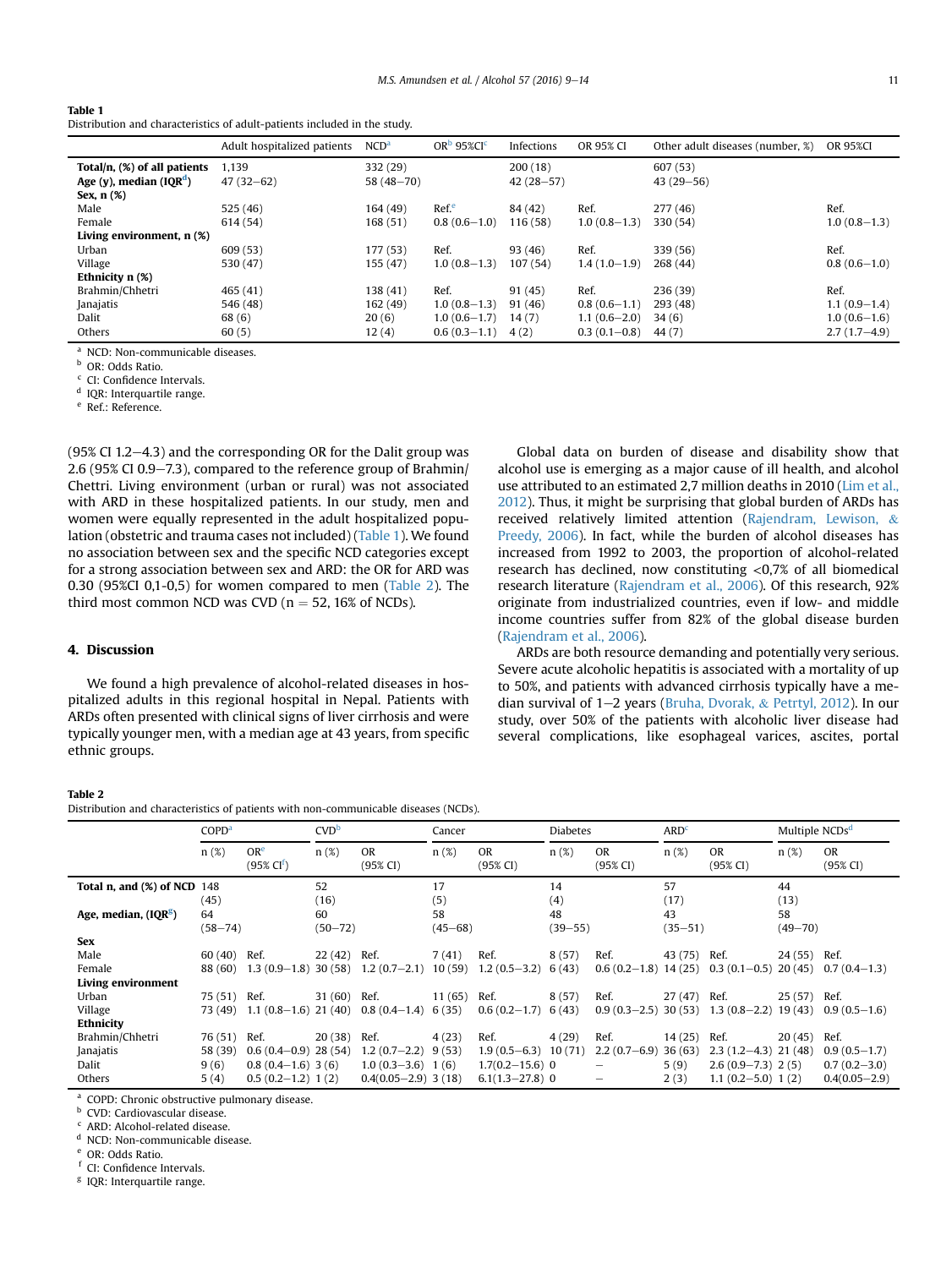hypertension and degeneration of the nervous system, most likely indicating alcohol-use over time, with advanced disease and a relatively short life expectancy.

Previous studies on alcohol abuse in low- and middle income countries have mainly focused on men's alcohol use, since the prevalence of alcohol use disorders amongst men is reported much higher than what is reported amongst females ([Wei, Derson, Xiao,](#page-5-0) [Li,](#page-5-0) & [Zhang, 1999](#page-5-0)). A study on alcohol dependence from Nepal in 2002 ([Jhingan, Shyangwa, Sharma, Prasad,](#page-4-0) & [Khandelwal, 2003\)](#page-4-0) reported the prevalence to be twice as high for men compared to women. Our findings support a high burden of alcohol-related diseases in men, but possibly the relative low representation of women cases could be explained by lower health seeking behavior in women [\(Yamasaki-Nakagawa et al., 2001\)](#page-5-0). In this study, however, men and women overall, are approximately equally seeking health care [\(Table 1](#page-2-0)). Gendered attitudes regarding alcohol use and misuse, might make women underreport on their alcohol consumption, leading to underrepresentation of the diagnosis of ARDs in women. A study on alcohol use among Nepalese women found, 11.7% (95% CI: 9.5-14.3) ever users of alcohol, 9.4% (95% CI: 7.4–11.7) last 12 months alcohol users, 7.1% (95% CI:5.2–9.0) current drinkers, and  $0.9\%$  (95% CI:  $0.5-1.6$ ) with harmful use of alcohol. Women from upper age groups, hills and with no formal education were found likely to be consuming alcohol [\(Aryal et al.,](#page-4-0) [2015](#page-4-0)). Unfortunately, good evidence from any relevant setting that describe drinking patterns or social acceptance of drinking in women is lacking. National prevalence of alcohol consumption ever among married women of reproductive age was 24.7% (95% CI: 21.7–28.0), last 12 months 17.9% (95% CI: 15.3–20.7) and last 30 days 11.8% (95% CI: 9.8-14.1) [\(Thapa et al., 2016\)](#page-5-0).

In our study, ARDs were more common in specific ethnic groups. The Brahmin, Chhetri and Thakuri groups belong to traditional alcohol nonusers (TANU) group as they are prohibited from using alcohol by cultural norms. Hindu ethnicity groups other than Brahmin, Chhetri and Thakuri and various other ethnic and tribal communities of Nepal constitute traditional alcohol users (TAU) group. This cultural conviction may be a contributory explanation to why ARDs were more common amongst specific ethnic groups. Earlier studies have reported that 40,1% of the adolescents in the TAU-group reported using alcohol, compared to 19,4% of the adolescents in the TANU-group. Even if it is prohibited by law to sell alcohol to minors (<18 years), the law allows the TAU-group to produce alcohol at home for traditional ceremonies, and alcohol is being served to adolescents and minors in these occasions ([Parajuli,](#page-4-0) [Macdonald,](#page-4-0) & [Jimba, 2015](#page-4-0)). To the best of our knowledge, there is no research about genetic or epigenetic differences between ethnic groups with respect to alcohol metabolism or toxicity towards alcohol.

A somewhat relevant comparison may in some ways be China. In rural Chinese men there has been an increase in alcohol abuse over the last three decades [\(Zhou et al., 2009\)](#page-5-0) and the increase has been related to the increase in production of alcoholic beverages after economic reforms. A similar development has been seen in Nepal where there was an increase in alcohol production from the 1960's, as this business proved to be highly profitable. In 1989 the alcohol culture received another boost that has been related to new and liberal policies (R. [Dhital, Subedi, Gurung,](#page-4-0) & [Hamal, 2001\)](#page-4-0). In Nepal, alcohol is now available "everywhere" and is sold to all agegroups without any restrictions (R. [Dhital et al., 2001](#page-4-0)). However, home-made forms of alcohol for domestic use, and unlicensed home-brewing account for the major production of alcohol in the country [\(Jhingan et al., 2003](#page-4-0)). Lack of information about adverse side-effects could be a contributor to a high alcohol consumption in the country, and a study from 2001 shows that many young people and children start drinking due to easy access of alcohol (R. [Dhital](#page-4-0) [et al., 2001\)](#page-4-0). Among traditional user communities, cultural and religious ceremonies as well as other social gatherings are gateways for initiating alcohol use. 60% of children reported initiating their alcohol use on such occasions, this being more prominent amongst boys than girls (R. [Dhital et al., 2001\)](#page-4-0).

In this study, the patients hospitalized for ARDs were of relatively young age. As chronic alcohol diseases require excessive drinking over time, our findings indicate that many people start drinking alcohol at a very young age. An alternative explanation could be specific genetic variants, possibly linked to certain ethnic groups, that could lead to vulnerability to physical complications of alcohol. A meta-analysis from 2012, on the other hand, conclude that people of Asian origin are less likely to develop alcohol abuse and alcohol-induced medical diseases, as they often have a specific allele (ALDH2504lys), which leads to reduced capacity to clear acetaldehyde ([Li, Zhao,](#page-4-0) & [Gelernter, 2012\)](#page-4-0). This can, in turn, lead to accumulation of acetaldehyde, and thereby heightened response and unpleasant reactions of alcohol and cannot explain the present findings of severe ARDs in relatively young Nepali men. However, we cannot exclude the possibility of Nepalese being carriers of a gene that alter genetic susceptibility to develop ARD at lower alcohol consumption than the general population.

Evidence on cultural and social patterns of alcohol consumption is lacking. A report from 2002 that presented interviews of 180 street children from urban centers in Nepal, found that these children first experienced alcohol at a median age of 11 years (R. [Dhital, Gurung, Subedi,](#page-4-0) & [Hamal, 2002\)](#page-4-0). Another report on alcohol and drug use in Nepal concluded with a median age of 10 years at which children first experienced alcohol (R. [Dhital et al., 2001\)](#page-4-0).

The lack of protocols for the diagnosis of viral liver diseases is a weakness in the study. Thus, we cannot rule out a possibility that some of the cases may have been caused by other agents than alcohol. Viral hepatitis is a common cause of liver disease in many low income countries. In Nepal, however, the proportion of hepatitis B infections is low compared to the neighboring countries China and India ([Shrestha](#page-5-0) & [Shrestha, 2012](#page-5-0)). The prevalence of HBsAg in Nepal was only  $0.9\%$  (low prevalence defined as  $< 2\%$ ). Hepatitis B infection is therefore a rare cause of chronic liver cirrhosis in Nepal, making other agents more likely to be the main cause of liver disease in Nepal, including alcohol abuse.

Another possible agent causing liver disease is obesity. Nonalcoholic steatohepatitis (NASH) is a differential diagnosis for alcoholic liver disease, and misclassification can occur, especially if alcohol consumption is stigmatized and underreported in the Nepalese population. Obesity is considered the leading risk factor for NASH, and despite the fact that only  $2-3$ % of Asians are clas-sified as obese by current western criteria (BMI > 30 kg/m<sup>2</sup>) ([Fan](#page-4-0) [et al., 2007](#page-4-0)), the Nepalese population has the same pattern of abdominal adipose deposition despite normal BMI as rest of the Asian population [\(Deurenberg, Deurenberg-Yap,](#page-4-0) & [Guricci, 2002\)](#page-4-0). In addition, obesity is rising in low- and middle income countries, Nepal included ([Vaidya, Shakya,](#page-5-0) & [Krettek, 2010](#page-5-0)). Still, urbanization is the major driving force behind obesity in Nepal [\(Vaidya et al.,](#page-5-0) [2010\)](#page-5-0), and 90% of the Nepalese population live in rural areas.

Our findings need to be interpreted with caution. The study is limited by small sample size, and the fact that diagnostics are not as specific as in high income settings. Thus, data rely on the accuracy of the prospectively assigned diagnoses made by responsible doctors. In addition, the study only included hospitalized patients and does not reflect distribution of alcohol-related diseases in the population. Inpatient admissions tend to reflect the more severe cases, and many patients with NCDs are examined and treated in OPD clinics. Thus, inpatient admissions will not capture all cases of NCDs. In the case of alcohol, social stigma may also lead to delay in seeking health care. It is possible that this could specifically have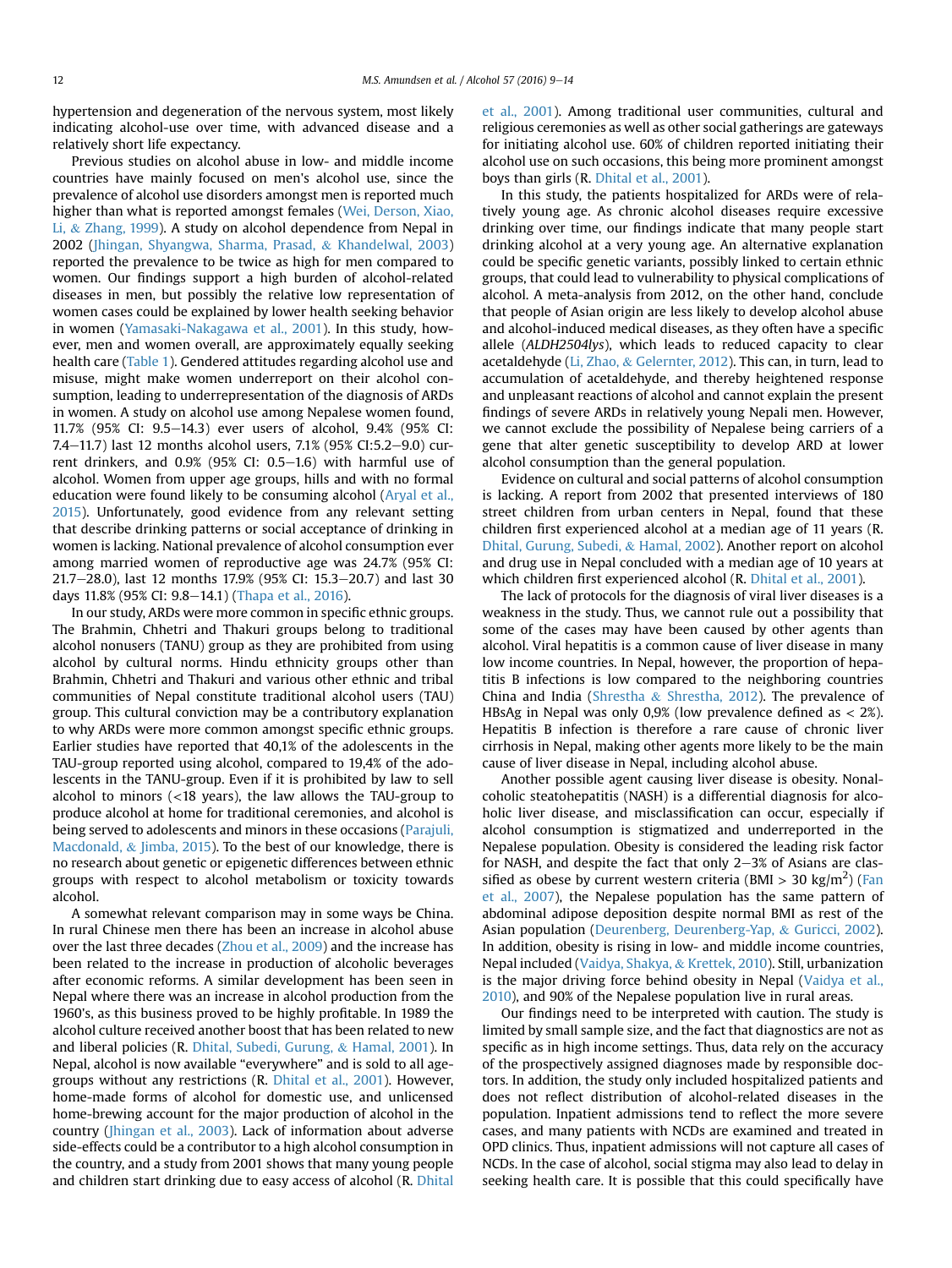<span id="page-4-0"></span>lead to underreporting of ARDs in women. In some settings, social circumstances may be more contributing to the admission than the acute medical illness. In Nepali culture, a person with a very difficult social situation will be taken care of in the community or in the families and not be sent to hospital unless an acute severe illness occurs. This indicates that such mechanisms are less likely to have caused overrepresentation of ARDs in hospitalized cases in this study.

In our study, we excluded traumatic-, pediatric-, and obstetric admissions. Alcohol can contribute in traumas, and maternal alcohol consumption in children's health and obstetrical complication. In this way, the extent to which alcohol consumption attributes to disease and hospitalization is likely to be underestimated. In the present study only cases that were considered by the doctors to be directly attributable to alcohol abuse had prospectively been diagnosed as caused by alcohol. Importantly, alcohol is a component cause of more than 200 diseases and conditions, like malign neoplasm, diabetes, neuropsychiatric conditions, cardiovascular disease and digestive diseases (Shield et al., 2014). Therefore, it is likely that several other NCD cases in our study could have been linked to alcohol if a detailed alcohol history had been taken. Unfortunately, this information was not available and we have not seen other studies from Nepal that has been able to assess the association between alcohol and NCD or other diseases through prospective quality information on alcohol use.

The study was conducted over four months, and we cannot rule out the possibility of seasonality, both in alcohol consumption and in contacting health care. During monsoon season (from June to August), roads in Nepal often encounter landslides and road blockages that make hospital access difficult, especially for people living in the mountains. It also causes higher rates of hospitalization for infectious diseases. The proportion of reported NCDs and ARDs hospitalized patients may therefore be lower in these months. Also, Nepali festivals are in some groups related to high alcohol consumption, but the study period did not include the festival season.

Despite these limitations, to our knowledge, this study is the first that attempts to identify and describe burden of ARDs in relation to other NCDs in this region. Our findings are alarming, and needs to be re-examined in a bigger sample, studied in larger, population-based studies. Further studies should explore possible patterns related to ethnic groups, sex, the age distribution and cultural context of drinking, as well as alcohol-related NCDs, psychiatric diseases and alcohol-related deaths. This knowledge is imperative to plan and develop specific alcohol prevention programs.

## 5. Conclusion

Severe alcohol-related organ failure in relatively young men contributed to a high proportion of NCDs in the present study. Our findings are novel and alarming and warrant further studies that can establish the burden of alcohol-related diseases and alcohol use in Nepal and other similar low income countries.

## Competing interest

The authors declare that they have no competing interests.

## Funding

This work was supported by St.Olav University Hospital (research grant 2014).

#### Acknowledgements

We extend our sincere thanks to everyone involved in this project. A special thanks to Rusha Manandhar and Sangita Budhathoki for your help during data collection, and to Dr. Ram KM Shrestha and Dr. Rajendra Koju making the study possible.

## List of abbreviations

- NCD Non-communicable disease
- ARD Alcohol-related disease
- LMIC Low-, and middle-income countries
- DH Dhulikhel Hospital
- OPDs Out-patient clinics
- COPD Chronic obstructive pulmonary disease
- CVD Cardiovascular disease
- ICD International classifications of disease
- OR Odds ratio
- CI Confidence interval
- REK Regional committees for medical and health research ethics in Norway
- NASH Nonalcoholic steatoheptitis
- TANU Traditional Alcohol Nonuser
- TAU Traditional Alcohol User

#### References

- [Aryal, K. K., Thapa, P., Mehata, S., Vaidya, A., Pandey, A. R., Bista, B., & Karki, K. B.](http://refhub.elsevier.com/S0741-8329(16)30129-X/sref1) [\(2015\). Alcohol use by nepalese Women: Evidence from non communicable](http://refhub.elsevier.com/S0741-8329(16)30129-X/sref1) [disease risk factors steps survey Nepal 2013.](http://refhub.elsevier.com/S0741-8329(16)30129-X/sref1) Journal of Nepal Health Research Council,  $13(29)$ ,  $1-6$ .
- Bruha, R., Dvorak, K., & Petrtyl, J. (2012). Alcoholic liver disease. World Journal of Hepatology, 4(3), 81-90. [http://dx.doi.org/10.4254/wjh.v4.i3.81.](http://dx.doi.org/10.4254/wjh.v4.i3.81)
- [Deurenberg, P., Deurenberg-Yap, M., & Guricci, S. \(2002\). Asians are different from](http://refhub.elsevier.com/S0741-8329(16)30129-X/sref3) [Caucasians and from each other in their body mass index/body fat per cent](http://refhub.elsevier.com/S0741-8329(16)30129-X/sref3) relationship. Obesity Reviews,  $3(3)$ ,  $141-146$ .
- [Dhital, R., Gurung, Y. B., Subedi, G., & Hamal, P. \(2002\).](http://refhub.elsevier.com/S0741-8329(16)30129-X/sref4) Alcohol snd drug use among [street children in Nepal](http://refhub.elsevier.com/S0741-8329(16)30129-X/sref4).
- Dhital, R., Subedi, G., Gurung, Y. B., & Hamal, P. (2001). Alcohol and drug use in Nepal [Internet]. Retrieved June 07, 2014, from [https://www.google.no/url?](https://www.google.no/url?sa=t&rct=j&q=&esrc=s&source=web&cd=2&ved=0CDcQFjAB&url=http%253A%252F%252Fwww.cwin.org.np%252Fresources%252Fcwinpublications%252Foccasional-publications%253Fdownload%253D26%253Aalcoholreport&ei=XiaTU_2qOMH8ygPBgIKIAg&usg=AFQjCNHKwZdq6jL_GwlsDN3NT-Ym3RyUkA&sig2=HdPEDkDKV_Xdzo8-W-4x3Q) [sa](https://www.google.no/url?sa=t&rct=j&q=&esrc=s&source=web&cd=2&ved=0CDcQFjAB&url=http%253A%252F%252Fwww.cwin.org.np%252Fresources%252Fcwinpublications%252Foccasional-publications%253Fdownload%253D26%253Aalcoholreport&ei=XiaTU_2qOMH8ygPBgIKIAg&usg=AFQjCNHKwZdq6jL_GwlsDN3NT-Ym3RyUkA&sig2=HdPEDkDKV_Xdzo8-W-4x3Q)=[t](https://www.google.no/url?sa=t&rct=j&q=&esrc=s&source=web&cd=2&ved=0CDcQFjAB&url=http%253A%252F%252Fwww.cwin.org.np%252Fresources%252Fcwinpublications%252Foccasional-publications%253Fdownload%253D26%253Aalcoholreport&ei=XiaTU_2qOMH8ygPBgIKIAg&usg=AFQjCNHKwZdq6jL_GwlsDN3NT-Ym3RyUkA&sig2=HdPEDkDKV_Xdzo8-W-4x3Q)&[rct](https://www.google.no/url?sa=t&rct=j&q=&esrc=s&source=web&cd=2&ved=0CDcQFjAB&url=http%253A%252F%252Fwww.cwin.org.np%252Fresources%252Fcwinpublications%252Foccasional-publications%253Fdownload%253D26%253Aalcoholreport&ei=XiaTU_2qOMH8ygPBgIKIAg&usg=AFQjCNHKwZdq6jL_GwlsDN3NT-Ym3RyUkA&sig2=HdPEDkDKV_Xdzo8-W-4x3Q)=[j](https://www.google.no/url?sa=t&rct=j&q=&esrc=s&source=web&cd=2&ved=0CDcQFjAB&url=http%253A%252F%252Fwww.cwin.org.np%252Fresources%252Fcwinpublications%252Foccasional-publications%253Fdownload%253D26%253Aalcoholreport&ei=XiaTU_2qOMH8ygPBgIKIAg&usg=AFQjCNHKwZdq6jL_GwlsDN3NT-Ym3RyUkA&sig2=HdPEDkDKV_Xdzo8-W-4x3Q)&[q](https://www.google.no/url?sa=t&rct=j&q=&esrc=s&source=web&cd=2&ved=0CDcQFjAB&url=http%253A%252F%252Fwww.cwin.org.np%252Fresources%252Fcwinpublications%252Foccasional-publications%253Fdownload%253D26%253Aalcoholreport&ei=XiaTU_2qOMH8ygPBgIKIAg&usg=AFQjCNHKwZdq6jL_GwlsDN3NT-Ym3RyUkA&sig2=HdPEDkDKV_Xdzo8-W-4x3Q)=&[esrc](https://www.google.no/url?sa=t&rct=j&q=&esrc=s&source=web&cd=2&ved=0CDcQFjAB&url=http%253A%252F%252Fwww.cwin.org.np%252Fresources%252Fcwinpublications%252Foccasional-publications%253Fdownload%253D26%253Aalcoholreport&ei=XiaTU_2qOMH8ygPBgIKIAg&usg=AFQjCNHKwZdq6jL_GwlsDN3NT-Ym3RyUkA&sig2=HdPEDkDKV_Xdzo8-W-4x3Q)=[s](https://www.google.no/url?sa=t&rct=j&q=&esrc=s&source=web&cd=2&ved=0CDcQFjAB&url=http%253A%252F%252Fwww.cwin.org.np%252Fresources%252Fcwinpublications%252Foccasional-publications%253Fdownload%253D26%253Aalcoholreport&ei=XiaTU_2qOMH8ygPBgIKIAg&usg=AFQjCNHKwZdq6jL_GwlsDN3NT-Ym3RyUkA&sig2=HdPEDkDKV_Xdzo8-W-4x3Q)&[source](https://www.google.no/url?sa=t&rct=j&q=&esrc=s&source=web&cd=2&ved=0CDcQFjAB&url=http%253A%252F%252Fwww.cwin.org.np%252Fresources%252Fcwinpublications%252Foccasional-publications%253Fdownload%253D26%253Aalcoholreport&ei=XiaTU_2qOMH8ygPBgIKIAg&usg=AFQjCNHKwZdq6jL_GwlsDN3NT-Ym3RyUkA&sig2=HdPEDkDKV_Xdzo8-W-4x3Q)=[web](https://www.google.no/url?sa=t&rct=j&q=&esrc=s&source=web&cd=2&ved=0CDcQFjAB&url=http%253A%252F%252Fwww.cwin.org.np%252Fresources%252Fcwinpublications%252Foccasional-publications%253Fdownload%253D26%253Aalcoholreport&ei=XiaTU_2qOMH8ygPBgIKIAg&usg=AFQjCNHKwZdq6jL_GwlsDN3NT-Ym3RyUkA&sig2=HdPEDkDKV_Xdzo8-W-4x3Q)&[cd](https://www.google.no/url?sa=t&rct=j&q=&esrc=s&source=web&cd=2&ved=0CDcQFjAB&url=http%253A%252F%252Fwww.cwin.org.np%252Fresources%252Fcwinpublications%252Foccasional-publications%253Fdownload%253D26%253Aalcoholreport&ei=XiaTU_2qOMH8ygPBgIKIAg&usg=AFQjCNHKwZdq6jL_GwlsDN3NT-Ym3RyUkA&sig2=HdPEDkDKV_Xdzo8-W-4x3Q)=[2](https://www.google.no/url?sa=t&rct=j&q=&esrc=s&source=web&cd=2&ved=0CDcQFjAB&url=http%253A%252F%252Fwww.cwin.org.np%252Fresources%252Fcwinpublications%252Foccasional-publications%253Fdownload%253D26%253Aalcoholreport&ei=XiaTU_2qOMH8ygPBgIKIAg&usg=AFQjCNHKwZdq6jL_GwlsDN3NT-Ym3RyUkA&sig2=HdPEDkDKV_Xdzo8-W-4x3Q)&[ved](https://www.google.no/url?sa=t&rct=j&q=&esrc=s&source=web&cd=2&ved=0CDcQFjAB&url=http%253A%252F%252Fwww.cwin.org.np%252Fresources%252Fcwinpublications%252Foccasional-publications%253Fdownload%253D26%253Aalcoholreport&ei=XiaTU_2qOMH8ygPBgIKIAg&usg=AFQjCNHKwZdq6jL_GwlsDN3NT-Ym3RyUkA&sig2=HdPEDkDKV_Xdzo8-W-4x3Q)=[0CDcQFjAB](https://www.google.no/url?sa=t&rct=j&q=&esrc=s&source=web&cd=2&ved=0CDcQFjAB&url=http%253A%252F%252Fwww.cwin.org.np%252Fresources%252Fcwinpublications%252Foccasional-publications%253Fdownload%253D26%253Aalcoholreport&ei=XiaTU_2qOMH8ygPBgIKIAg&usg=AFQjCNHKwZdq6jL_GwlsDN3NT-Ym3RyUkA&sig2=HdPEDkDKV_Xdzo8-W-4x3Q)&[url](https://www.google.no/url?sa=t&rct=j&q=&esrc=s&source=web&cd=2&ved=0CDcQFjAB&url=http%253A%252F%252Fwww.cwin.org.np%252Fresources%252Fcwinpublications%252Foccasional-publications%253Fdownload%253D26%253Aalcoholreport&ei=XiaTU_2qOMH8ygPBgIKIAg&usg=AFQjCNHKwZdq6jL_GwlsDN3NT-Ym3RyUkA&sig2=HdPEDkDKV_Xdzo8-W-4x3Q)=[http%3A](https://www.google.no/url?sa=t&rct=j&q=&esrc=s&source=web&cd=2&ved=0CDcQFjAB&url=http%253A%252F%252Fwww.cwin.org.np%252Fresources%252Fcwinpublications%252Foccasional-publications%253Fdownload%253D26%253Aalcoholreport&ei=XiaTU_2qOMH8ygPBgIKIAg&usg=AFQjCNHKwZdq6jL_GwlsDN3NT-Ym3RyUkA&sig2=HdPEDkDKV_Xdzo8-W-4x3Q) [%2F%2Fwww.cwin.org.np%2Fresources%2Fcwinpublications%2Foccasional](https://www.google.no/url?sa=t&rct=j&q=&esrc=s&source=web&cd=2&ved=0CDcQFjAB&url=http%253A%252F%252Fwww.cwin.org.np%252Fresources%252Fcwinpublications%252Foccasional-publications%253Fdownload%253D26%253Aalcoholreport&ei=XiaTU_2qOMH8ygPBgIKIAg&usg=AFQjCNHKwZdq6jL_GwlsDN3NT-Ym3RyUkA&sig2=HdPEDkDKV_Xdzo8-W-4x3Q)[publications%3Fdownload%3D26%3Aalcoholreport](https://www.google.no/url?sa=t&rct=j&q=&esrc=s&source=web&cd=2&ved=0CDcQFjAB&url=http%253A%252F%252Fwww.cwin.org.np%252Fresources%252Fcwinpublications%252Foccasional-publications%253Fdownload%253D26%253Aalcoholreport&ei=XiaTU_2qOMH8ygPBgIKIAg&usg=AFQjCNHKwZdq6jL_GwlsDN3NT-Ym3RyUkA&sig2=HdPEDkDKV_Xdzo8-W-4x3Q)&[ei](https://www.google.no/url?sa=t&rct=j&q=&esrc=s&source=web&cd=2&ved=0CDcQFjAB&url=http%253A%252F%252Fwww.cwin.org.np%252Fresources%252Fcwinpublications%252Foccasional-publications%253Fdownload%253D26%253Aalcoholreport&ei=XiaTU_2qOMH8ygPBgIKIAg&usg=AFQjCNHKwZdq6jL_GwlsDN3NT-Ym3RyUkA&sig2=HdPEDkDKV_Xdzo8-W-4x3Q)=[XiaTU\\_](https://www.google.no/url?sa=t&rct=j&q=&esrc=s&source=web&cd=2&ved=0CDcQFjAB&url=http%253A%252F%252Fwww.cwin.org.np%252Fresources%252Fcwinpublications%252Foccasional-publications%253Fdownload%253D26%253Aalcoholreport&ei=XiaTU_2qOMH8ygPBgIKIAg&usg=AFQjCNHKwZdq6jL_GwlsDN3NT-Ym3RyUkA&sig2=HdPEDkDKV_Xdzo8-W-4x3Q) [2qOMH8ygPBgIKIAg](https://www.google.no/url?sa=t&rct=j&q=&esrc=s&source=web&cd=2&ved=0CDcQFjAB&url=http%253A%252F%252Fwww.cwin.org.np%252Fresources%252Fcwinpublications%252Foccasional-publications%253Fdownload%253D26%253Aalcoholreport&ei=XiaTU_2qOMH8ygPBgIKIAg&usg=AFQjCNHKwZdq6jL_GwlsDN3NT-Ym3RyUkA&sig2=HdPEDkDKV_Xdzo8-W-4x3Q)&[usg](https://www.google.no/url?sa=t&rct=j&q=&esrc=s&source=web&cd=2&ved=0CDcQFjAB&url=http%253A%252F%252Fwww.cwin.org.np%252Fresources%252Fcwinpublications%252Foccasional-publications%253Fdownload%253D26%253Aalcoholreport&ei=XiaTU_2qOMH8ygPBgIKIAg&usg=AFQjCNHKwZdq6jL_GwlsDN3NT-Ym3RyUkA&sig2=HdPEDkDKV_Xdzo8-W-4x3Q)¼[AFQjCNHKwZdq6jL\\_GwlsDN3NT-](https://www.google.no/url?sa=t&rct=j&q=&esrc=s&source=web&cd=2&ved=0CDcQFjAB&url=http%253A%252F%252Fwww.cwin.org.np%252Fresources%252Fcwinpublications%252Foccasional-publications%253Fdownload%253D26%253Aalcoholreport&ei=XiaTU_2qOMH8ygPBgIKIAg&usg=AFQjCNHKwZdq6jL_GwlsDN3NT-Ym3RyUkA&sig2=HdPEDkDKV_Xdzo8-W-4x3Q)[Ym3RyUkA](https://www.google.no/url?sa=t&rct=j&q=&esrc=s&source=web&cd=2&ved=0CDcQFjAB&url=http%253A%252F%252Fwww.cwin.org.np%252Fresources%252Fcwinpublications%252Foccasional-publications%253Fdownload%253D26%253Aalcoholreport&ei=XiaTU_2qOMH8ygPBgIKIAg&usg=AFQjCNHKwZdq6jL_GwlsDN3NT-Ym3RyUkA&sig2=HdPEDkDKV_Xdzo8-W-4x3Q)&[sig2](https://www.google.no/url?sa=t&rct=j&q=&esrc=s&source=web&cd=2&ved=0CDcQFjAB&url=http%253A%252F%252Fwww.cwin.org.np%252Fresources%252Fcwinpublications%252Foccasional-publications%253Fdownload%253D26%253Aalcoholreport&ei=XiaTU_2qOMH8ygPBgIKIAg&usg=AFQjCNHKwZdq6jL_GwlsDN3NT-Ym3RyUkA&sig2=HdPEDkDKV_Xdzo8-W-4x3Q)=[HdPEDkDKV\\_Xdzo8-W-4x3Q.](https://www.google.no/url?sa=t&rct=j&q=&esrc=s&source=web&cd=2&ved=0CDcQFjAB&url=http%253A%252F%252Fwww.cwin.org.np%252Fresources%252Fcwinpublications%252Foccasional-publications%253Fdownload%253D26%253Aalcoholreport&ei=XiaTU_2qOMH8ygPBgIKIAg&usg=AFQjCNHKwZdq6jL_GwlsDN3NT-Ym3RyUkA&sig2=HdPEDkDKV_Xdzo8-W-4x3Q)
- [Fan, J.-G., Saibara, T., Chitturi, S., Kim, B. I., Sung, J. J. Y., & Chutaputti, A. \(2007\). What](http://refhub.elsevier.com/S0741-8329(16)30129-X/sref6) [are the risk factors and settings for non-alcoholic fatty liver disease in Asia-](http://refhub.elsevier.com/S0741-8329(16)30129-X/sref6)Pacific? [Journal of Gastroenterology and Hepatology](http://refhub.elsevier.com/S0741-8329(16)30129-X/sref6), 794-[800.](http://refhub.elsevier.com/S0741-8329(16)30129-X/sref6)
- [Jhingan, H. P., Shyangwa, P., Sharma, A., Prasad, K. M., & Khandelwal, S. K. \(2003\).](http://refhub.elsevier.com/S0741-8329(16)30129-X/sref7) [Prevalence of alcohol dependence in a town in Nepal as assessed by the CAGE](http://refhub.elsevier.com/S0741-8329(16)30129-X/sref7) [questionnaire.](http://refhub.elsevier.com/S0741-8329(16)30129-X/sref7) Addiction.  $98(3)$ ,  $339-343$  $339-343$ .
- Lim, S. S., Vos, T., Flaxman, A. D., Danaei, G., Shibuya, K., Adair-Rohani, H., & Memish, Z. A. (2012). A comparative risk assessment of burden of disease and injury attributable to 67 risk factors and risk factor clusters in 21 regions, 1990- 2010: A systematic analysis for the global burden of disease study 2010. Lancet, 380(9859), 2224-2260. [http://dx.doi.org/10.1016/S0140-6736\(12\)61766-8](http://dx.doi.org/10.1016/S0140-6736(12)61766-8).
- [Li, D., Zhao, H., & Gelernter, J. \(2012\). Strong protective effect of the aldehyde de](http://refhub.elsevier.com/S0741-8329(16)30129-X/sref9)[hydrogenase gene \(ALDH2\) 504lys \(\\*2\) allele against alcoholism and alcohol](http://refhub.elsevier.com/S0741-8329(16)30129-X/sref9)[induced medical diseases in Asians.](http://refhub.elsevier.com/S0741-8329(16)30129-X/sref9) Human Genetics, 131(5), 725-[737.](http://refhub.elsevier.com/S0741-8329(16)30129-X/sref9)
- [Ministry of Health and Population, & G. o. N. \(2010\).](http://refhub.elsevier.com/S0741-8329(16)30129-X/sref10) Overview of public-private mix [in health care service delivery in Nepal](http://refhub.elsevier.com/S0741-8329(16)30129-X/sref10).
- Mishra, S. R., Neupane, D., Bhandari, P. M., Khanal, V., & Kallestrup, P. (2015). Burgeoning burden of non-communicable diseases in Nepal: A scoping review. Global Health, 11, 32. [http://dx.doi.org/10.1186/s12992-015-0119-7.](http://dx.doi.org/10.1186/s12992-015-0119-7)
- (MoHP), & M. o. H. P. (2013). [Nepal health sector support programme. Human re](http://refhub.elsevier.com/S0741-8329(16)30129-X/sref12)[sources for health Nepal country pro](http://refhub.elsevier.com/S0741-8329(16)30129-X/sref12)file.
- Parajuli, V. J., Macdonald, S., & Jimba, M. (2015). Social-contextual factors associated with alcohol use among adolescents of traditional alcohol user and nonuser ethnic groups of Nepal. Journal of Ethnicity in Substance Abuse, 14(2), 151-165. [http://dx.doi.org/10.1080/15332640.2014.973624.](http://dx.doi.org/10.1080/15332640.2014.973624)
- [Parry, C., Patra, J., & Rehm, J. \(2011\). Alcohol consumption and non-communicable](http://refhub.elsevier.com/S0741-8329(16)30129-X/sref14) [diseases: Epidemiology and policy implications.](http://refhub.elsevier.com/S0741-8329(16)30129-X/sref14) Addiction, 106(10), 1718-[1724](http://refhub.elsevier.com/S0741-8329(16)30129-X/sref14).
- Rajendram, R., Lewison, G., & Preedy, V. R. (2006). Worldwide alcohol-related research and the disease burden. Alcohol Alcohol,  $41(1)$ ,  $99-106$ . [http://](http://dx.doi.org/10.1093/alcalc/agh238) [dx.doi.org/10.1093/alcalc/agh238.](http://dx.doi.org/10.1093/alcalc/agh238)
- [Shield, K. D., Parry, C., & Rehm, J. \(2014\). Chronic diseases and conditions related to](http://refhub.elsevier.com/S0741-8329(16)30129-X/sref16)